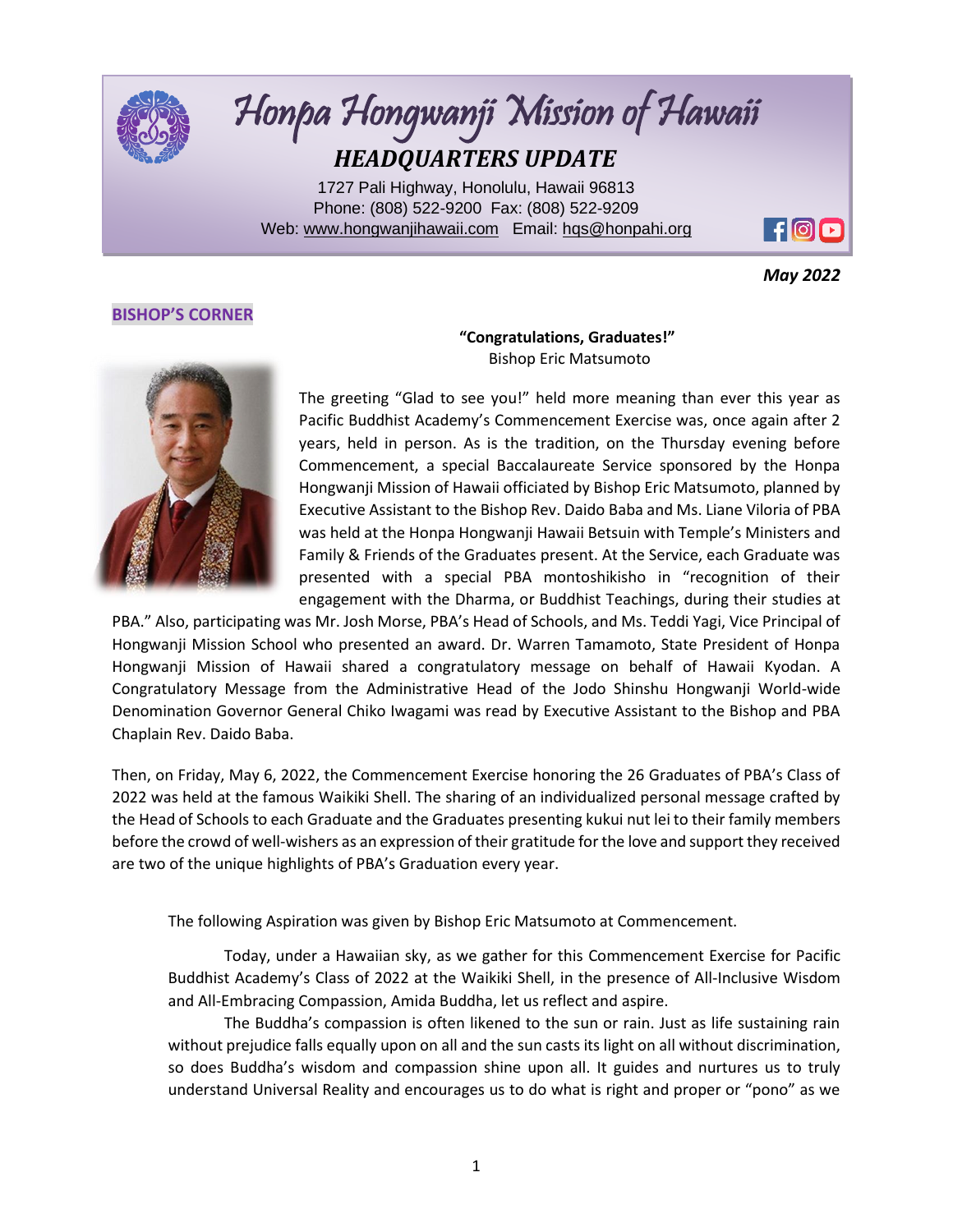would say in Hawaii. Also, I share with you the Historic Buddha's exhortation to the monks and nuns of his time. The Buddha said *"Go forth for the good of the many, for the happiness of the many, out of compassion for the world, for the welfare, the good and the happiness of gods and people."* 

At Honpa Hongwanji Mission of Hawaii and PBA, we hope that our Graduates have learned not only the academic knowledge and skills necessary to pursue their dreams and careers, but that they have also gained some insight and perspectives into truths like interdependence which gives rise to virtues like mutual respect and appreciation, and fosters being a caring presence with courage, humility, equanimity and equality, non-discrimination and nonjudgement aspiring for peace and harmony throughout the world. May All-Inclusive Wisdom and All-Embracing Compassion continually guide them throughout their life so they may exemplify the ideal way of living which is "Simultaneously benefiting both self and others."

Today, as we extend our congratulations to our Graduates and their Families, let us express our acknowledgment and gratitude to all others, not limited to our human relations, for the part they played in our lives and embrace the aspiration for the happiness and well-being of one and all.

To conclude this Aspiration, please join me in gassho/anjali, a gesture of reverence and respect in Buddhism, to recite Amida Buddha's Honored Name in awareness, joy and gratitude of Great Wisdom and Compassion.

Namo Amida Butsu, Namo Amida Butsu. Namo Amida Butsu/Entrusting in All-Inclusive Wisdom and All-Embracing Compassion.

# **MESSAGE FROM THE GOVERNOR GENERAL OF JODO SHINSHU HONGWANJI-HA BISHOP CHIKO IWAGAMI FOR 2022 PBA BACCALAUREATE**

First, congratulations to this year's graduates!

As we share this moment, you may be looking back on the many memories of your time spent here at PBA.

Graduation marks the end of one of many chapters in one's lifetime, and at the same time, it is also the starting point as you embark on a new goal. As you set off from Pacific Buddhist Academy, you will carry the memories of your days here at PBA together with your hopes and dreams in the next phase of your life.

In response to the Novel Coronavirus pandemic these past two years, in-person learning, as well as extracurricular activities and events have been limited. As a result, your senior year of high school may not have gone as you had hoped, and many may have found this very disappointing. But perhaps, these unprecedented circumstances gave us an opportunity to stop and carefully think about our lifestyle and future that we had been taking for granted.

Bulletin boards at schools are often used for making announcements and sometimes displays a motto or slogan. Buddhist temples also have this kind of bulletin board on which inspirational words or a short phrase filled with Buddhist wisdom are shared. Maybe you have seen one of these. A few years ago, a Japan-based Buddhist organization called Bukkyo Dendo Kyokai held a contest of inspirational phrases shared by Buddhist temples through their bulletin boards. This contest, which is called "Let it Shine! Temple Bulletin Board Project" has been gaining attention in Japan. The Grand Prize winner for 2020, which was selected from a total of 1,677 entries, was a remark made by a salesperson of a drugstore in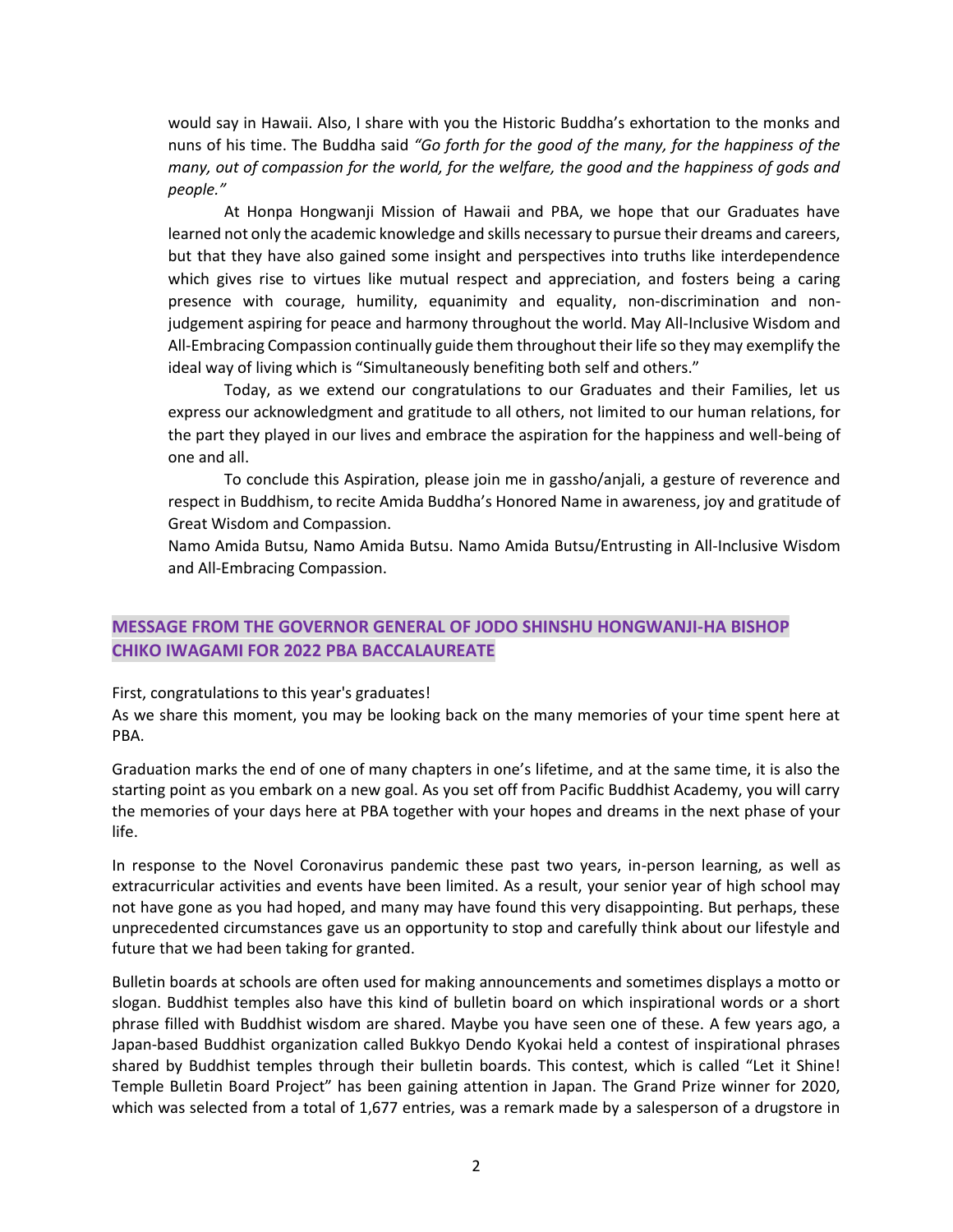Kanagawa prefecture, which was displayed at a temple in Kumamoto prefecture. It read, "The thing that scared me the most was not COVID, but humans."

We were faced with many challenges when the first state of emergency was declared in Japan in April 2020. The media reported that a healthy person with no underlying health conditions had died of COVID-19 within a couple of days. People were panic buying face masks and hand sanitizers. Customers were lashing out at store employees because of the empty shelves. Some were even engaging in the reselling of medical masks and price gouging. In learning that we become infected through contact with others, we have become suspicious of people around us. Sadly, this has led to stigma and discrimination against frontline medical workers and COVID-19 patients. Everyone is scared in the same way, but the feeling of fear has driven us into an egocentric shell. The phrase, "the most terrifying are humans," is a description of the reality of us humans, which was revealed in the circumstance of the pandemic.

The phrase that took second place in the contest that year was one that was displayed on the bulletin board of Tsukiji Hongwanji in Tokyo, a Jodo Shinshu Hongwanji-ha branch temple. The phrase is, "Even if you hurt me, I would not hurt you back. This is Buddhism."

In fact, Sakyamuni Buddha taught us that if you take revenge on someone, in turn, that person will take revenge on you, and so in this way, the hatred would never end. You may feel you have the upper hand when you take revenge on someone whom you hate, but it only puts that person in the same position as you were in and that individual would plot vengeance against you. Thus, hatred between the two of you would never diminish.

The only way out of this sad circle of hate is through sharing feelings with each other. Let us try to rid ourselves of our own egoistic mind and feel the joy and sorrow of others.

Just as no one could have ever predicted this pandemic, what awaits us in the future is also unknown. There may be happy occasions, as well as some sad ones too. Please continue learning more about Buddhism, which is the spiritual legacy of this school's foundation, and Buddhism will surely provide you with the guidance you need whenever you are feeling lost in your own fear or hatred.

Our lives are all interrelated and interconnected. It is important that we keep in mind this feeling of gratitude for one another, as we continue to practice the spirit of placing our hands in gassho, and make every effort to respect and uphold the dignity of all life. In today's world, we are too often only concerned with the results. Although you may endeavor, it may not always pay off. However, try to not feel distressed in such situations, and try not to boast when your efforts are rewarded. All you need to do is just continue in your efforts. When this naturally comes to you, you are then a truly respectful and beautiful human.

It is my hope that you will face things you encounter with a feeling of gratitude that "thanks to you, I am enabled to dedicate myself to this." Then, I am confident that a bright future will await you.

In closing, I would like to extend my congratulations once again. Thank you.

May 5, 2022 Governor General IWAGAMI, Chiko Jodo Shinshu Hongwanji-ha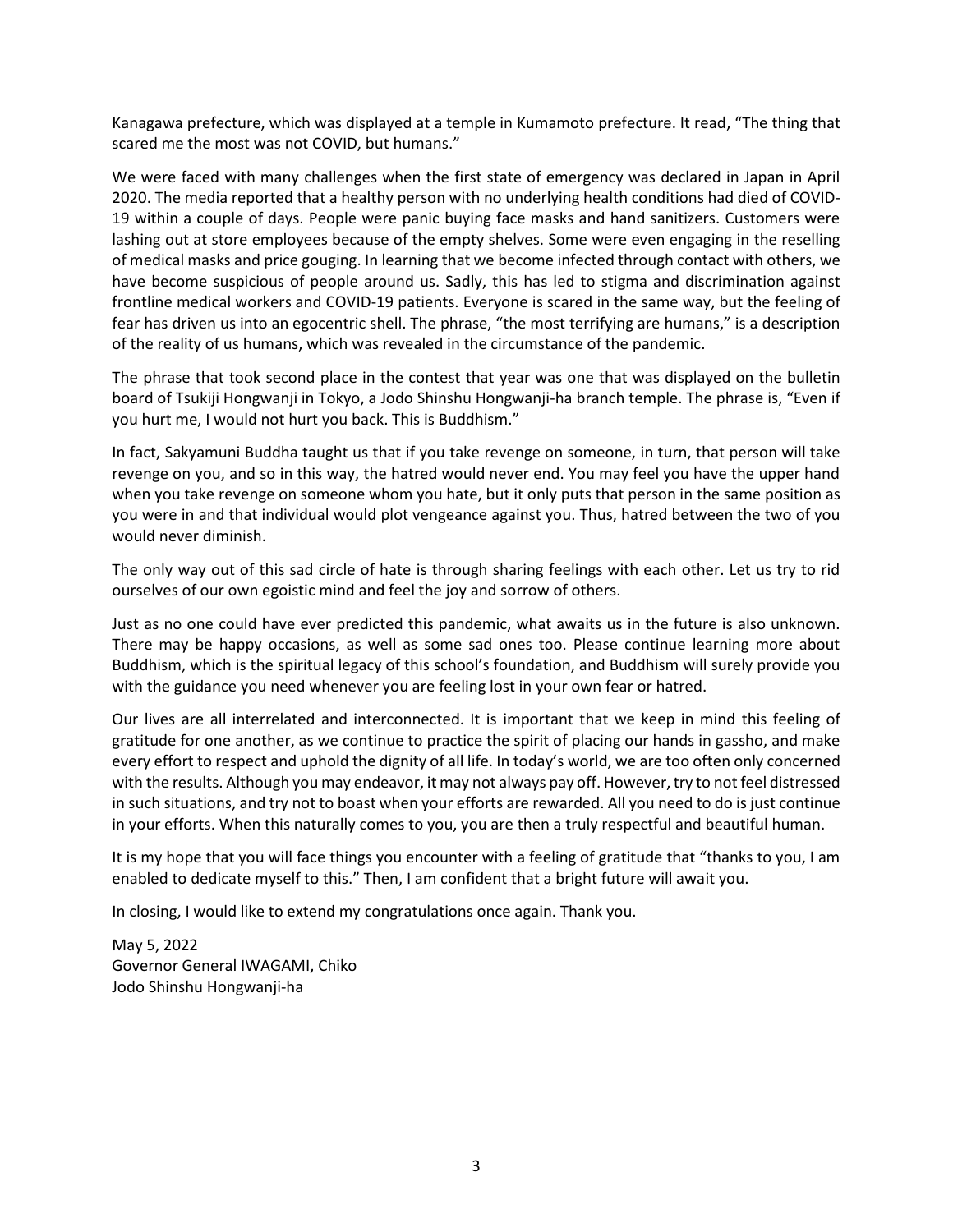#### **PRESIDENT'S MESSAGE FOR 2022 PBA BACCALAUREATE**



Congratulatory message to the Pacific Buddhist Academy Class of 2022 on behalf of the Honpa Hongwanji Mission of Hawaii

Bishop Matsumoto, Head of School Josh Morse, Former Head of School Pieper Toyama, ministers, teachers, parents and most importantly, the Pacific Buddhist Academy graduating class of 2022, good evening. It is my privilege to offer congratulations on behalf of the Honpa Hongwanji Mission of Hawaii to you, the Pacific Buddhist Academy class of 2022.

I would like to share with you one of my favorite stories. You may know it. I have enjoyed reading this story again and again to my children and grandchildren. It is *Momotaro*, the Peach Boy-one of the best loved folk

stories of Japan. It is the story of an older couple who dream of having a child of their own. Their dream comes true in the form of a giant golden peach floating down the river into the arms of Obaa-san. Planning to feast on the peach, they are surprised when the enormous peach bursts open and inside the peach is a tiny baby boy. Their dreams of having a child are fulfilled and they named him MOMOTARO, the Peach Boy. Momotaro grows up to be smart, strong and brave. He helps with the work of the village and he learns the skills of a samurai.

As he grows into a young man, Momotaro learns that for many years, evil ogres (oni) would arrive at the village to rob, kill and plunder. Momotaro announces that he will go to the Inland Sea and defeat the ogres so that they would never return to the village. His parents prepare him, as best they can, for his journey. They prepare kibi-dango, a special Warrior's food. Ojii-san laid out Momotaro's knife, sword, sash and tessen-iron fan, the garb of a samurai. *Then, armed with all that he knew and all that he was, Momotaro set out.* This line from the story has always been particularly meaningful to me, and I think for your parents as we see you attain this milestone in life and move forward to a future that is still unwritten. Notice the careful choice of words. "**Then, armed with all that he knew and all that he was, Momotaro set out."**

On his journey, Momotaro encounters a giant dog, a monkey and a pheasant. These animals become his friends and allies in the battle against the evil oni. Momotaro crosses the Inland Sea to arrive at the home of the evil oni. With the help of his brave companions, Momotaro defeats the ogres. He recovers stolen treasure and returns home. Along the way, Momotaro returns stolen treasure to all of the villages. He finally arrives at his home village with the unclaimed treasure and he is able to care for his parents for the rest of their lives.

This story is much more exciting than the abbreviated summary that I've shared with you today. It is a good metaphor for this occasion. Momotaro had parents who cared for him and loved him. They were concerned for his future, but they prepared him the best way that they knew. Your parents are always thinking about you.

Hopefully none of you will be headed for real battle, but we know that this journey of life doesn't always go exactly the way that we think it will. You will have your own battles. Your "weapons" and your armor are the skills, knowledge and values that you have gained through your hard work, nurtured by your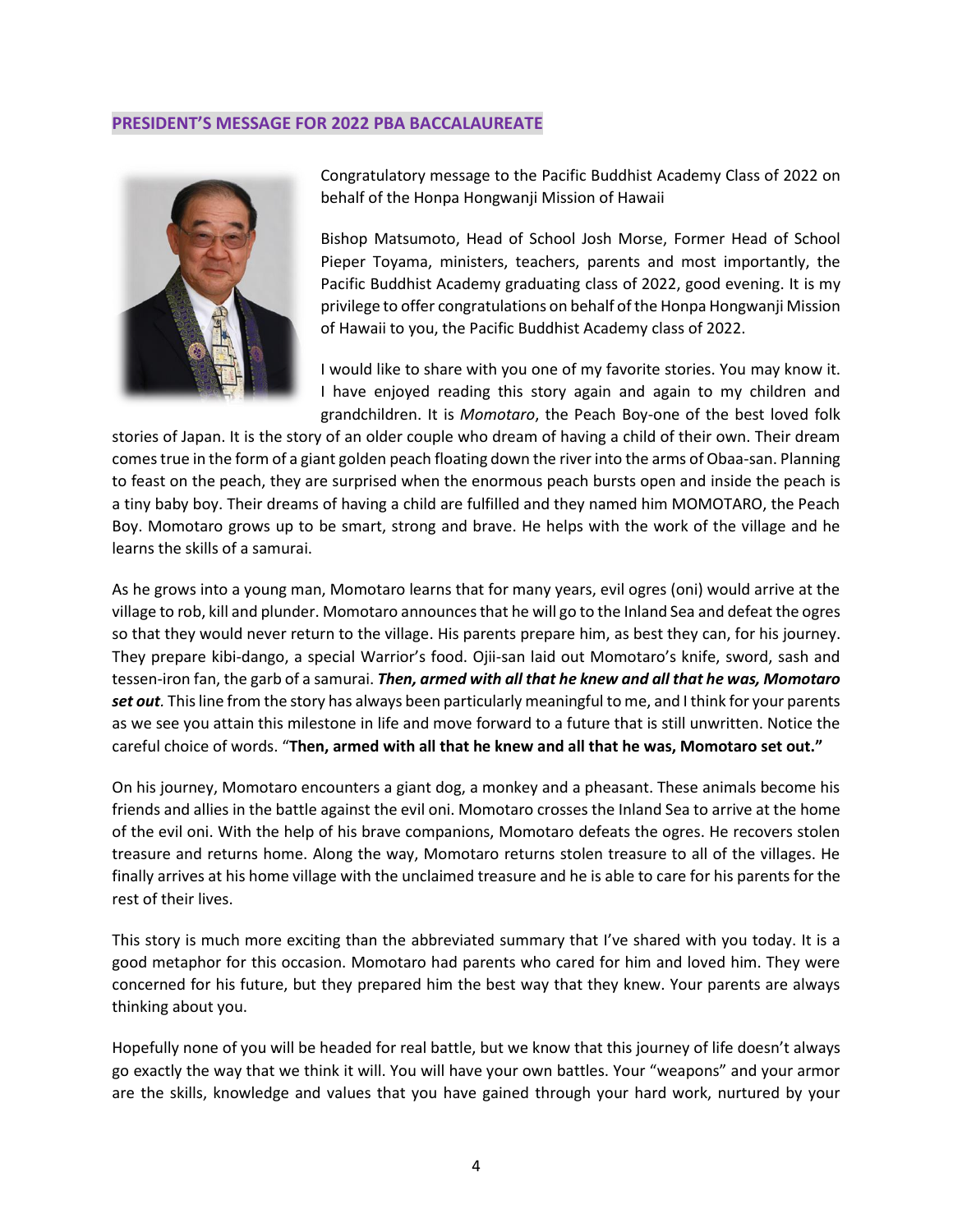parents and your school community. You will meet new people along the way. Like Momotaro did, choose your close friends wisely. You will face difficult choices in your life. I suggest that you ask yourself a few questions. Did I do my best? Did I do what is right? Did I care for and help others?

Finally, Momotaro returns to his home village. Returning home in this context means maintaining connections-with your friends, family and school community. Remember the Buddhist teaching of interdependence. We are interconnected and interdependent with everyone and everything around us.

In closing, I'd like share that special line from the story of Momotaro with minor changes: *Then, armed with all that they knew and all that they were, the Class of 2022 set out.*

Aloha and Best Wishes, Namo Amida Butsu.

May 5, 2022 Dr. Warren Tamamoto President, Honpa Hongwanji Mission of Hawaii

*PBA's Baccalaureate Service was held on Thursday, May 5 at Honpa Hongwanji Hawaii Betsuin, and the Commencement Ceremony was held on Friday, May 6 at Waikiki Shell. 26 students graduated. Please visit PBA's Website and social media for further information.*

- *Website:<https://www.pacificbuddhistacademy.org/>*
- *Facebook:<https://www.facebook.com/PacificBuddhistAcademy>*
- *Instagram:<https://www.instagram.com/pacificbuddhistacademy/>*



*Pacific Buddhist Academy Class of 2022*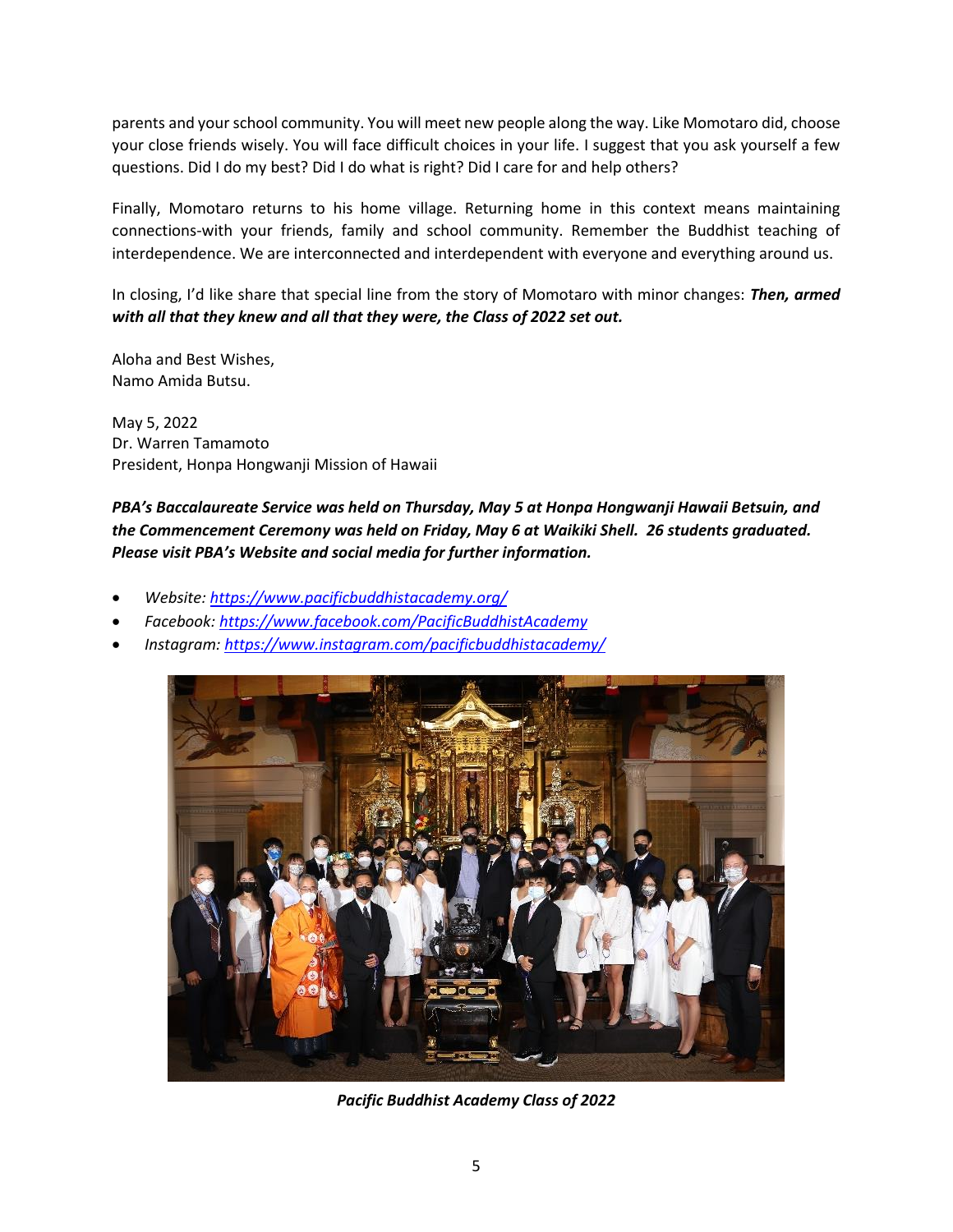### **CONDOLENCES**

**Reverend Sandra Sanae Hiramatsu,** a former Kaikyoshi minister of the Honpa Hongwanji Mission of Hawaii. Rev. Hiramatsu passed away on Friday, February 18, 2022, at Pali Momi Hospital in Aiea, HI, at the age of 71. Her memorial service was held as a private service by her family.

Rev. Hiramatsu became a Kaikyoshi minister in March, 1982 and served at Honpa Hongwanji Hawaii Betsuin, Headquarters (as Youth Activities Specialist) and Kailua Hongwanji Mission before resigning in 1995.

## **63 rd ANNUAL HONPA HONGWANJI STATE MINISTERS' ASSOCIATION SEMINAR**

The 63<sup>rd</sup> Annual Honpa Hongwanji State Ministers' Association Seminar will be held on June 7-9, 2022 via Zoom hosted by Hawaii District Ministers' Association. The theme of the seminar is "Immeasurable Life" and the lecture title is "Shinran's wisdom for a broken world." The keynote speaker will be Rev. John Paraskevopoulos, member of the Hongwanji Buddhist Mission of Australia. He has actively sought to spread the teachings to Western audiences through his books, articles and lectures. He is the editor of Muryōko, an online journal of Shin Buddhism, and is active in the academic arena as well as in giving pastoral support to people as a minister.

## **65 th JR. YBA STATE CONVENTION**

The Hawaii Federation of Junior Young Buddhist Associations will be holding its 65<sup>th</sup> Jr. YBA State Convention on June 17-19, 2022 at the Honpa Hongwanji Hilo Betsuin and Hilo Hawaiian Hotel hosted by the United Jr. YBA of Hawaii. The theme of this year's convention is "AMIDA, I choose you!"

#### **BSC SUMMER SESSION**



"**Jōdo Shinshū and the Making of American Buddhism***: Is Shin Buddhism the foundation of American Buddhism?*"

The Buddhist Study Center will offer its 48<sup>th</sup> Annual Summer Study Session as a free in-person and online class series on June 20-24, 2022 from 6:00 p.m. to 8:00 p.m. (HST) featuring the noted scholar, **Dr. Scott Mitchell**, author of Mid-Century Modern Buddhism, examines Buddhism in the United States before, during, and after World War II, when Nisei Jodo Shinshu Buddhists reacted to the trauma of racial and religious discrimination by laying claim to an American identity inclusive of their religious identity. In the pages of temple-supported magazines, such as the Berkeley Bussei, Nisei argued that Buddhism was both what made them good Americans but also what they had to contribute to America, a rational and scientific religion of peace in a series of five two-hour lecture over five nights.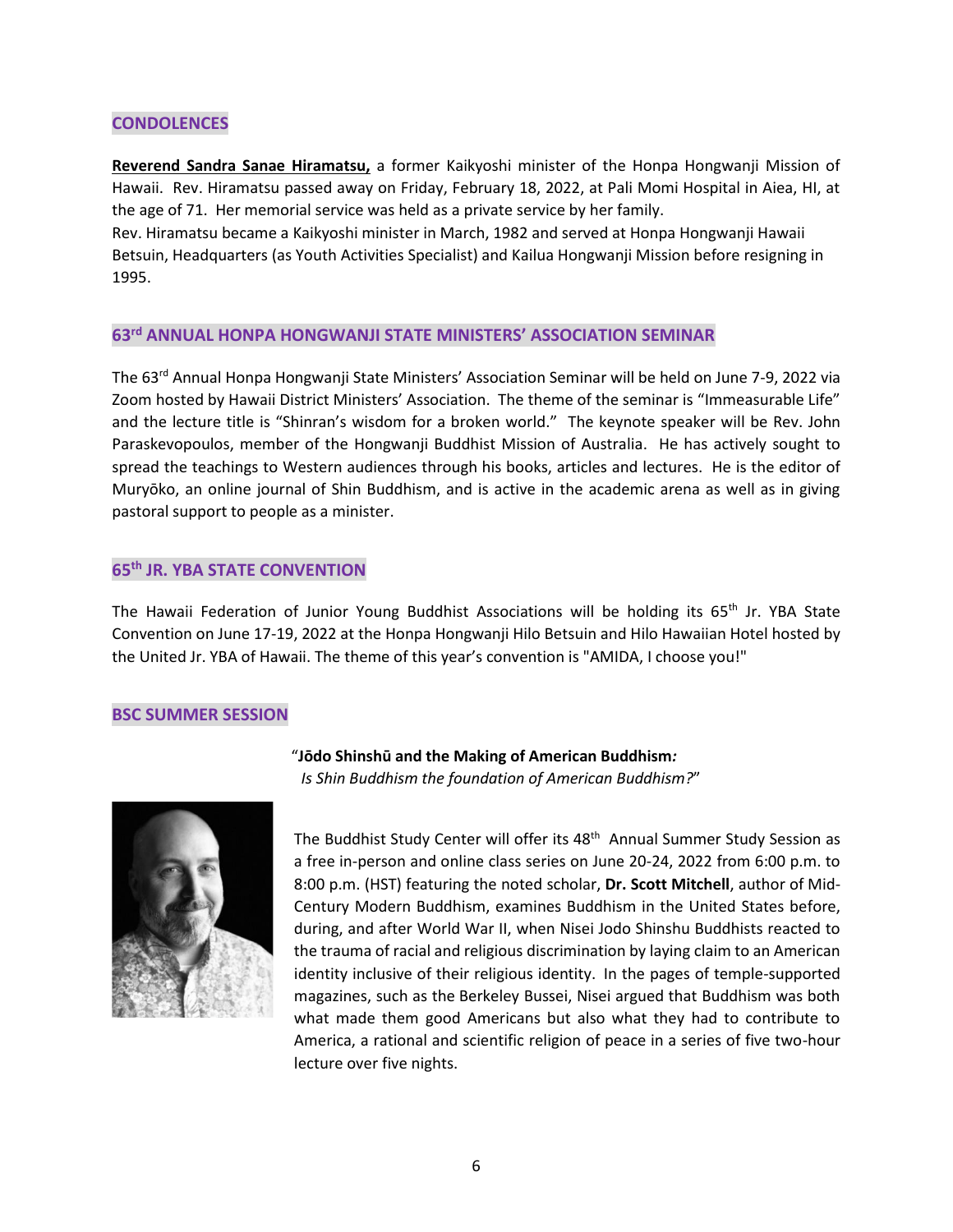The study class series livestream will be available online through a link available at the Buddhist Study Center website, [http://bschawaii.org.](http://bschawaii.org/) Pre-registration is required and the lectures are free and open to the public. Due to concerns with COVID-19, we are limiting the amount of in-person attendees to 30 people. Donations to the Buddhist Study Center are gratefully accepted in the spirit in which they are given. Detailed information and the full syllabus are available at [http://bschawaii.org.](http://bschawaii.org/) For more information, please call the Buddhist Study Center at (808) 973-6555.

| June 25 <sup>th</sup> | Kauai:                                                  |
|-----------------------|---------------------------------------------------------|
|                       | Online Lecture: 10 AM - 12 PM                           |
| June 26 <sup>th</sup> | Maui:                                                   |
|                       | Wailuku Hongwanji Sunday Service (Guest Speaker) : 9 AM |
|                       | Lecture at Wailuku Hongwanji: 10:30 AM - 12 PM          |
|                       | <b>Big Island:</b>                                      |
|                       | Lecture at Kona Hongwanji: 5 PM                         |
| June 27 <sup>th</sup> | <b>Big Island:</b>                                      |
|                       | Talk Story at Naalehu Hongwanji: 9 AM                   |
|                       | Lecture at Puna Hongwanji: 2 PM                         |
| June 28 <sup>th</sup> | Oahu:                                                   |
|                       | Lecture at Pearl City Hongwanji: 7 PM                   |

Satellite Seminars on Neighbor Islands:

## **GREEN HONGWANJI COMMITTEE**

"Trees, Please!" a Success at Hawaii Betsuin!

Native Trees and Plants Available Free to Sangha during Earth Day 2022 Celebrations!



Glenn and Sharon Yokoyama

April 22 was Earth Day 2022. On April 15, 16, and 17, Hawaii Betsuin celebrated Earth Day with a Saturday educational Zoom event on food waste reduction and a combined Sunday Earth Day Service for Dharma School and adults.

As part of Hawaii Betsuin's Earth Day 2022, from Friday April 15 through Sunday April 17, the Hawaii Betsuin Green Team "Trees, Please!" project offered a variety of native trees and plants free to Sangha members. Please see [Earth Day 2022 Happenings at Hawaii Betsuin](https://hawaiibetsuin.org/earth-day-related-2022/) for more information.

Thank You to everyone who made "Trees, Please!" a successful and fun part of Hawaii Betsuin's Earth Day celebrations! Thank you to the Malama Learning Center that supplied the native trees and plants and with whom we look forward to future activities. Thank You to Mindy Jaffe who supplied the worm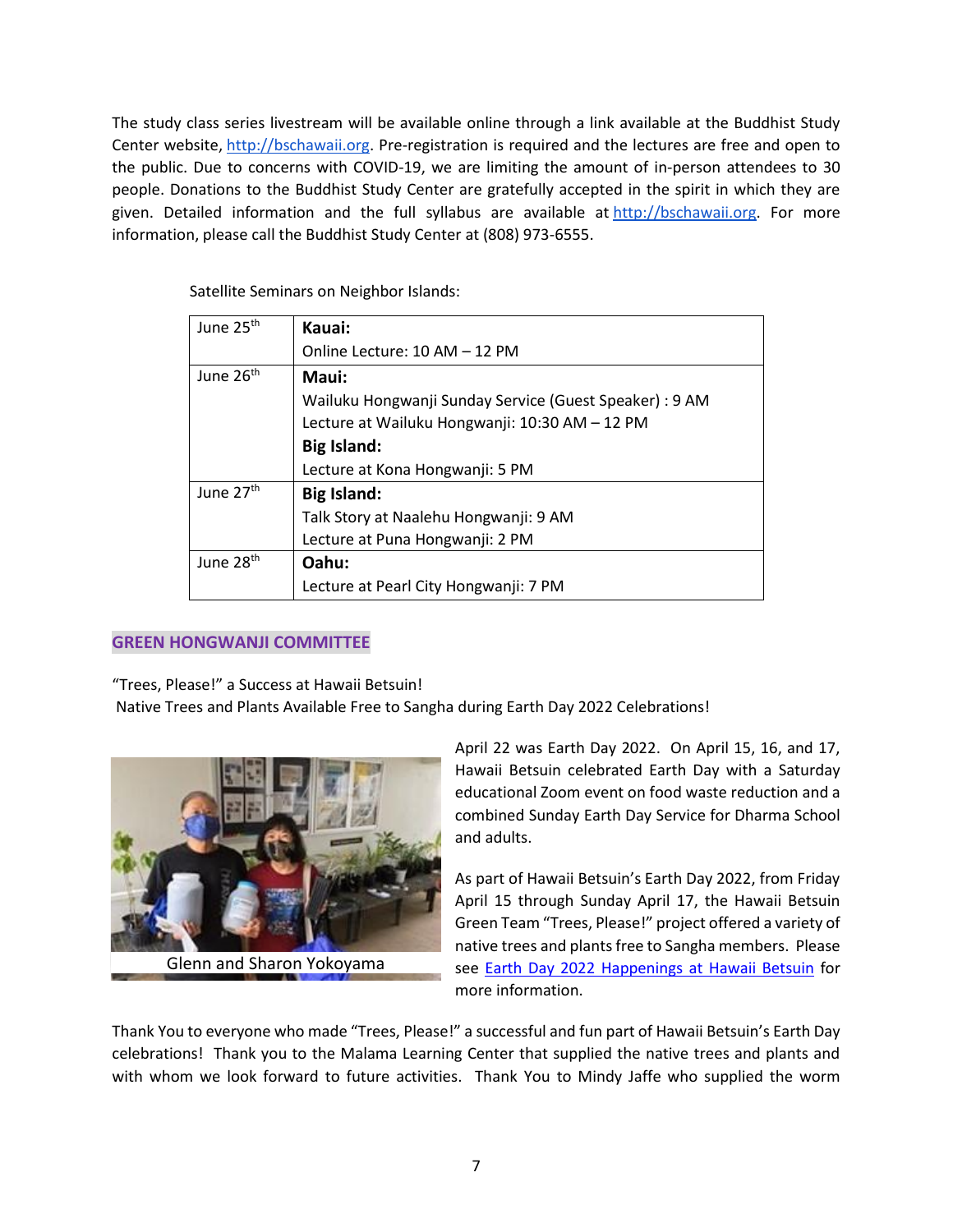compost. Thank You to the volunteers who transported the plants, set up, communicated, and staffed the event, and cleaned up after.

Thank You especially to all who adopted native plants during this 3 day event. We started with 50 plants, all found good homes with EcoSangha gardeners, with the final dozen trees going to Ma`ema`e Elementary School for a Family Day.

Hawaii Betsuin recommends "Trees, Please!" as an inspiring project that can engage any Hongwanji Temple! As we celebrate our interdependence with all life and own the impact of our behavior on future generations, let's aspire to a statewide "Earth Touching Sangha" grateful for every day as an Earth Day!



Steve Lohse and Mindy Jaffe

*Submitted by Steve Lohse, Hawaii Betsuin Board and Social Concerns/Green Team member and chair of the statewide Green Hongwanji Committee.*

#### **WORLD PEACE NEEDS YOU NOW!**

The scars of hurt run deep. They are not easy to erase perhaps impossible. Soon it will be 8 decades since WW II ended, but the work of reconciliation continues. In 2007, especially with the establishment of Peace Day in Hawaii, the Honpa Hongwanji Mission of Hawaii has played a major role in promoting peace, abroad and at home. Since 2012, we began a cooperative partnership with Sadako Legacy. Milestone years were 2013, 2017 and 2019 when 3 paper cranes actually folded by Sadako herself were gifted to Pearl Harbor, Wendover Air Force Base and the USS Missouri, respectively. In 2015, on stage at the Hawaii Theater at a performance of the youth musical "Peace on your Wings" by Ohana Arts, her family, older brother Masahiro Sasaki and nephew Yuji Sasaki, emphasized (her) "kind thoughtful consideration of others (omoiyari)" as one of the key components to world peace.

Now, in 2022, there is another significant process for world peace which comes to the forefront which struck a chord with me. In Shin Buddhism, we often speak of transformation (tenjiru). Sadako Legacy discovered a true life story of a dramatic change of heart. In a certain individual who had preserved this flame since the end of WW II with much anger and anguish a transformation had taken place. The individual realized that holding on to negative feelings and emotions does no good and, though I suspect the sense of loss and hurt has not completely disappeared, it changed into an aspiration for world peace. The flame from an ember of the Hiroshima atomic blast preserved for close to 77 years which burned with hatred, anger and anguish from the war, in a recent turn of events became transformed into the aspiration for world peace. The symbolism of the flame, though still the same flame, transformed into one for world peace. Sadako Legacy's goal is to bring this flame for peace to Hawaii to illumine the path of transformation that we, throughout the world, must all walk to bring true reconciliation and peace to the world.